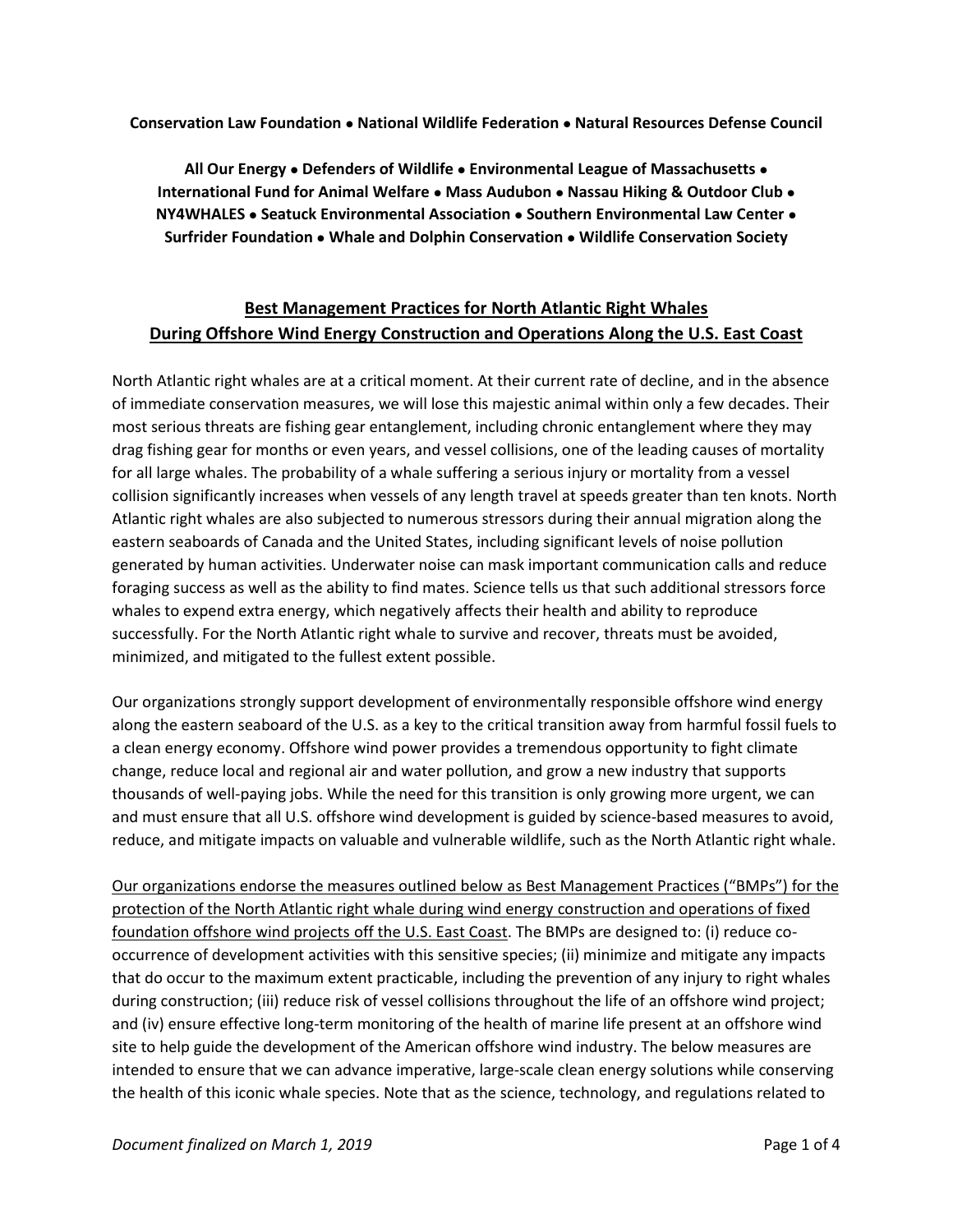right whale protection and offshore wind power advance, our groups will periodically reexamine and update these BMPs.

# 1. Site selection

Offshore wind projects should not be sited in, at minimum, federally designated North Atlantic right whale critical habitat, as defined under the Endangered Species Act, until: (i) peerreviewed scientific research determines that offshore wind activities are not likely to jeopardize the continued existence of North Atlantic right whales or adversely modify their habitat; and (ii) research informs the development of comprehensive mitigation measures. However, understanding that designated critical habitat may not include all important foraging, calving, and migratory areas for right whales, care should be taken when siting to avoid and minimize use of areas with consistent seasonal right whale aggregations.

# 2. Seasonal and temporal restrictions on construction

Construction activities, including any geophysical surveys necessary to advise final micro-siting decisions, with noise levels that could cause injury or harassment in marine mammals must not occur during periods of highest risk to North Atlantic right whales, defined as times of highest relative density of animals during their migration, and times when mother-calf pairs, pregnant females, surface active groups (indicative of breeding or social behavior), or aggregations of three or more whales (indicative of feeding or social behavior) are, or are expected to be, present, as supported by review of the best available science at the time of development.

Pile driving and geophysical survey activities should commence, with ramp-up, only during daylight hours and good visibility conditions to maximize the probability that North Atlantic right whales are detected and confirmed clear of the exclusion zone before these activities begin (*see* also 3, below). The activity can then continue into nighttime hours. If the activity is halted or delayed because of documented or suspected North Atlantic right whale presence in the area, developers must wait until daylight hours and good visibility conditions to recommence.

# 3. Monitoring exclusion zones during construction

For the North Atlantic right whale, a minimum exclusion zone of 1,000 meters should be established around all vessels conducting activities with noise levels that could result in injury or harassment to this species (*e.g.*, pile driving and geophysical surveys). The size of the exclusion zone should be extended during periods of highest risk to right whales. The activity must be halted or delayed if a North Atlantic right whale is detected in the exclusion zone unless it must proceed for human safety reasons or because, in certain cases, stopping the pile installation mid-way through would result in an unusable turbine foundation.

To maximize the probability of detection of North Atlantic right whales, comprehensive exclusion zone monitoring is essential. At minimum, a combination of National Marine Fisheries Service ("NMFS") approved Protected Species Observers ("PSOs") to watch for whale presence and passive acoustic monitoring with underwater recorders located in proximity to the exclusion zone to detect when animals are vocalizing nearby should be required at all times. Staffing and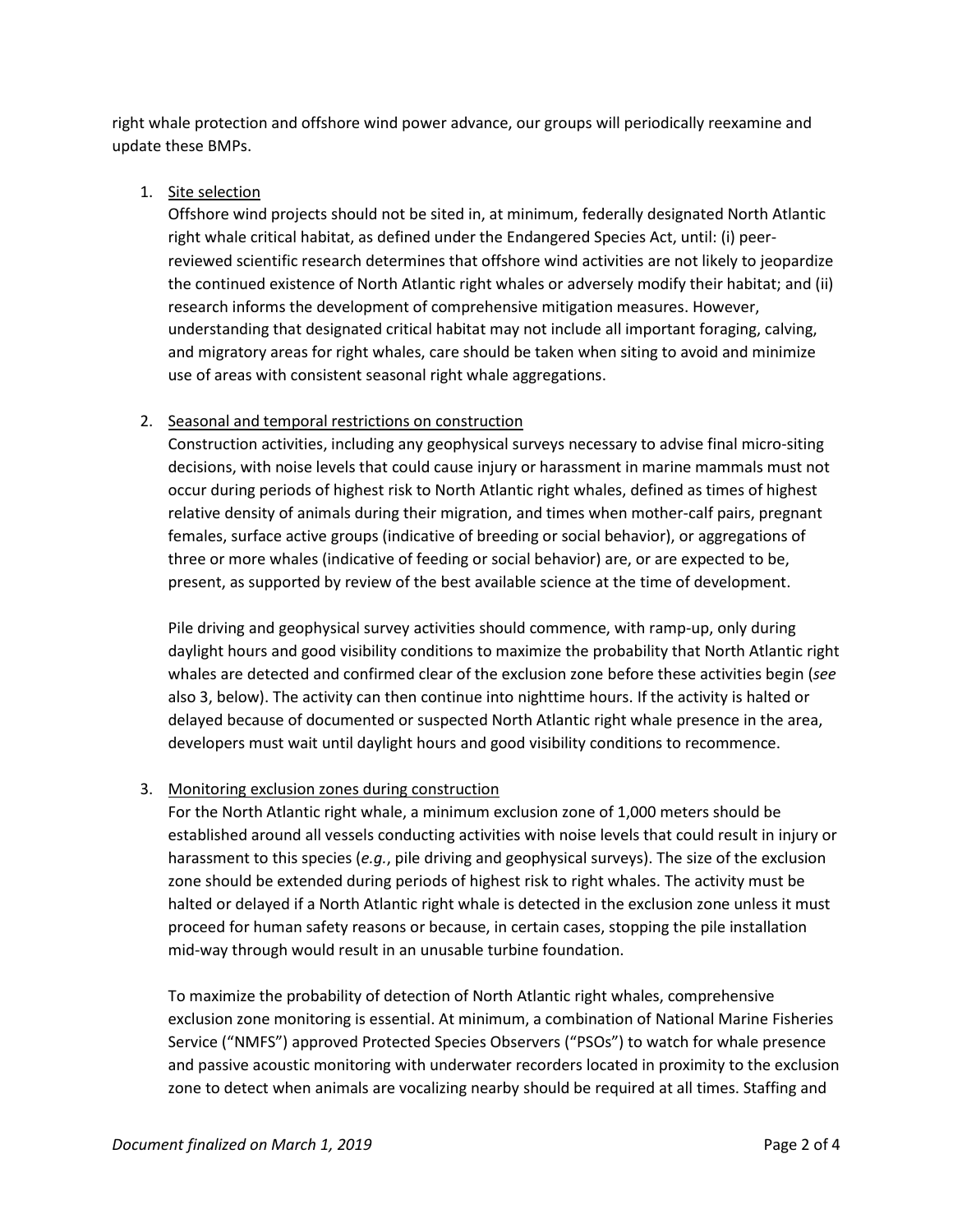shift-schedules should allow for each PSO to monitor a maximum of 180° during daylight hours. Aerial surveys would also provide a useful supplement to increase detection probability. At night, a combination of night-vision, thermal imaging, and passive acoustic monitoring should be used.

### 4. Vessel speed restriction for the lifetime of the project

All vessels operating within or transiting to/from lease areas should observe a speed restriction of ten knots during times when mother-calf pairs, pregnant females, surface active groups, or aggregations of three or more whales are, or are expected to be, present based on best available science. A compulsory vessel speed restriction of ten knots must be required of all industry vessels within any Dynamic Management Area ("DMA") established by NMFS. Crew transfer vessels may exceed a speed of ten knots only if additional monitoring measures are in place, including aerial surveys or a combination of vessel-based visual observers and passive acoustic monitoring. Any collision should be reported immediately following NMFS guidelines.

#### 5. Reduction of underwater noise during construction

During construction, developers should commit to minimizing impacts of underwater noise on the North Atlantic right whale to the full extent feasible through: (i) the consideration and use of foundation types and installation methods that eliminate or reduce noise; and (ii) the use of technically and commercially feasible and effective noise reduction and attenuation measures, including the use of the lowest practicable source level.

#### 6. Commitment to scientific research and long-term monitoring

Developers should commit to carrying out scientific research and long-term monitoring in lease areas to advance understanding of the effects of offshore wind development on marine and coastal resources, and the effectiveness of mitigation technologies (*e.g.*, noise attenuation and thermal detection). Science should be conducted in a collaborative and transparent manner, utilizing recognized marine experts, engaging relevant stakeholders, and making results publicly available. Developers should coordinate with state and regional scientific efforts to ensure results from individual lease areas can be interpreted within a regional context and contribute to the generation of regional-scale data, which is required to address questions related to population-level change and cumulative impacts across the geographic range of the North Atlantic right whale. Developers should engage in regional and state ocean planning efforts and contribute scientific analysis and data as appropriate, including contributions to the regional ocean data portals.

# 7. Contribution to species conservation efforts

As a broad commitment to species conservation efforts, offshore wind developers should support mitigation approaches and strategies to reduce other stressors facing potentially affected species such as the critically endangered North Atlantic right whale (*e.g.,* incidental entanglement in fishing gear).